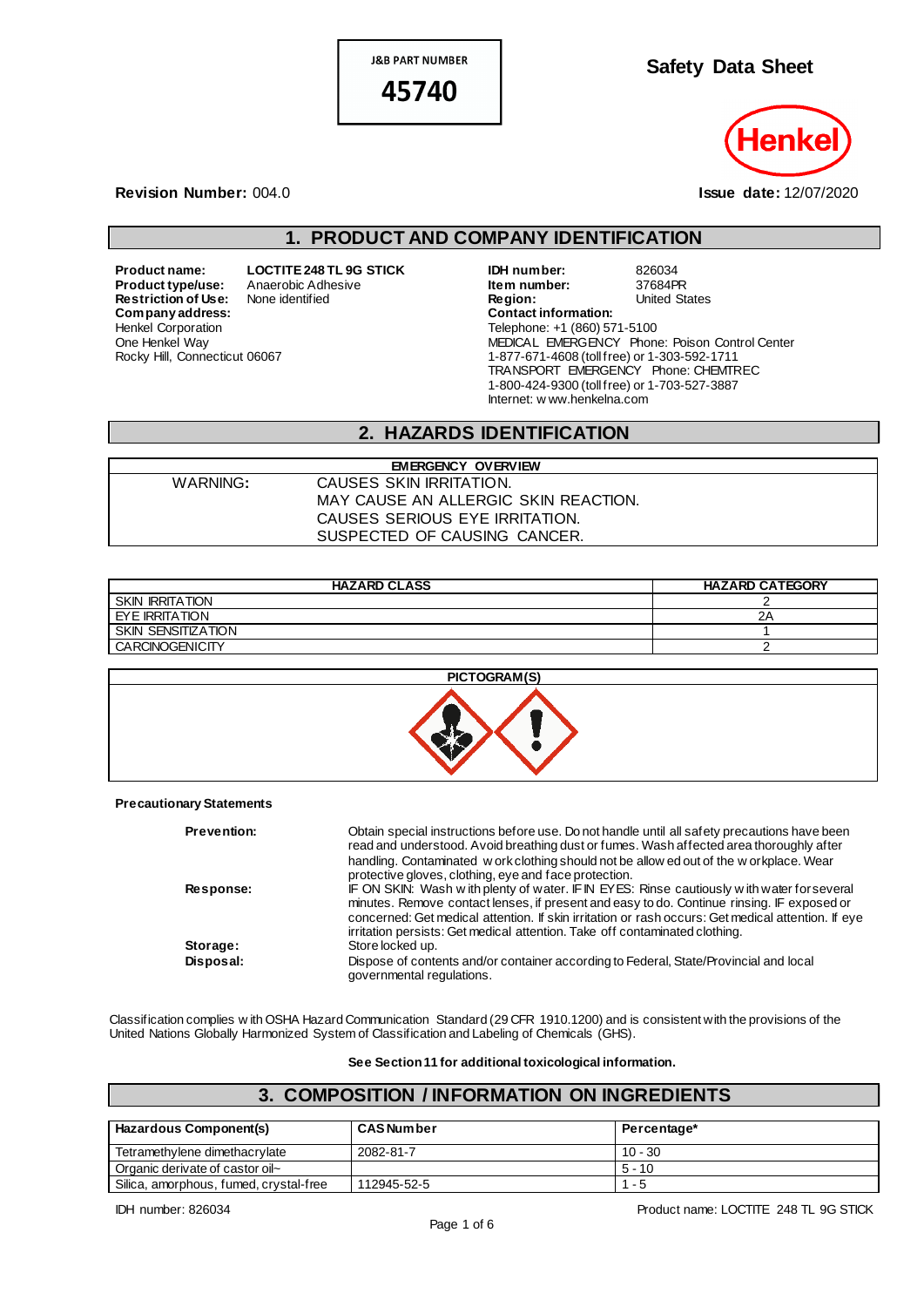| N,N'-Ethane-1,2-divlbis(12-<br>hydroxyoctadecan-1-amide) | 123-26-2       | $1 - 5$   |
|----------------------------------------------------------|----------------|-----------|
| Ethene, homopolymer                                      | 9002-88-4      | $1 - 5$   |
| Saccharin                                                | $81 - 07 - 2$  | $0.1 - 1$ |
| Cumene hydroperoxide                                     | 80-15-9        | $0.1 - 1$ |
| 1-Acetyl-2-phenylhydrazine                               | $114 - 83 - 0$ | $0.1 - 1$ |
| Cumene                                                   | $98 - 82 - 8$  | $0.1 - 1$ |

\* Exact percentages may vary or are trade secret. Concentration range is provided to assist users in providing appropriate pr otections.

| <b>4. FIRST AID MEASURES</b>       |                                                                                                                                                                               |  |
|------------------------------------|-------------------------------------------------------------------------------------------------------------------------------------------------------------------------------|--|
| Inhalation:                        | Move to fresh air. If not breathing, give artificial respiration. If breathing is<br>difficult, give oxygen. Get medical attention.                                           |  |
| Skin contact:                      | Immediately flush skin w ith plenty of w ater (using soap, if available). Remove<br>contaminated clothing and footwear. Wash clothing before reuse. Get medical<br>attention. |  |
| Eye contact:                       | Rinse immediately with plenty of water, also under the eyelids, for at least 15<br>minutes. Get medical attention.                                                            |  |
| Ingestion:                         | DO NOT induce vomiting unless directed to do so by medical personnel.<br>Never give anything by mouth to an unconscious person. Get medical<br>attention.                     |  |
| Symptoms:                          | See Section 11.                                                                                                                                                               |  |
|                                    | <b>5. FIRE FIGHTING MEASURES</b>                                                                                                                                              |  |
| Extinguishing media:               | Water spray (fog), foam, dry chemical or carbon dioxide.                                                                                                                      |  |
| Special firefighting procedures:   | Wear self-contained breathing apparatus and full protective clothing, such as<br>turn-out gear. In case of fire, keep containers cool with water spray.                       |  |
| Unusual fire or explosion hazards: | Uncontrolled polymerization may occur at high temperatures resulting in<br>explosions or rupture of storage containers.                                                       |  |
| Hazardous combustion products:     | Oxides of nitrogen. Oxides of carbon. Irritating organic vapours.                                                                                                             |  |

# **6. ACCIDENTAL RELEASE MEASURES**

**Use personal protection recommended in Section 8, isolate the hazard area and deny entry to unnecessary and unprotected personnel.**

| Environmental precautions: | Do not allow product to enter sew er or waterways.                                                                                                                                                                                                                                                                                                                                                                                                                              |  |
|----------------------------|---------------------------------------------------------------------------------------------------------------------------------------------------------------------------------------------------------------------------------------------------------------------------------------------------------------------------------------------------------------------------------------------------------------------------------------------------------------------------------|--|
| Clean-up methods:          | Remove all sources of ignition. Evacuate and ventilate spill area; dike spill to<br>prevent entry into w ater system; w earfull protective equipment during clean-<br>up. Soak up w ith inert absorbent material (e.g. sand, silica gel, acid binder,<br>universal binder, saw dust). Scrape up as much material as possible. Store in a<br>partly filled, closed container until disposal. Refer to Section 8 "Exposure"<br>Controls / Personal Protection" prior to clean up. |  |

# **7. HANDLING AND STORAGE**

| Handling: | Use only w ith adequate ventilation. Prevent contact w ith eyes, skin and<br>clothing. Do not breathe vapor and mist. Wash thoroughly after handling.<br>Keep container closed. Refer to Section 8.           |
|-----------|---------------------------------------------------------------------------------------------------------------------------------------------------------------------------------------------------------------|
| Storage:  | For safe storage, store at or below 38 $\degree$ C (100.4 $\degree$ F)<br>Keep in a cool, w ell ventilated area aw ay from heat, sparks and open flame.<br>Keep container tightly closed until ready for use. |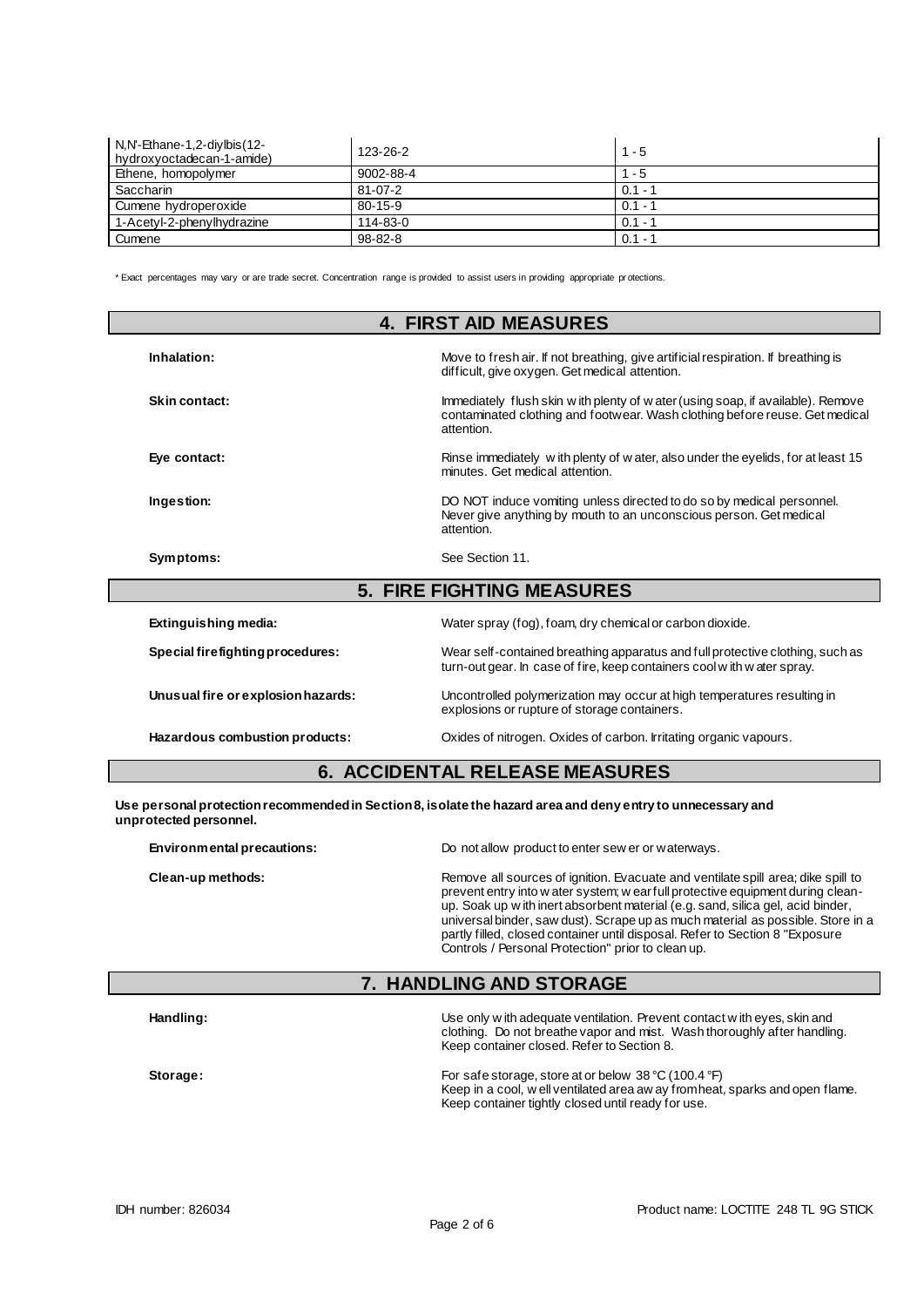# **8. EXPOSURE CONTROLS / PERSONAL PROTECTION**

**Employers should complete an assessment of all workplaces to determine the need for, and selection of, proper exposure controls and protective equipment for each task performed.**

| Hazardous Component(s)                                   | <b>ACGIHTLV</b>                                                              | <b>OSHA PEL</b>                                                                                                                                                                                                 | <b>AIHA WEEL</b>                                    | <b>OTHER</b> |
|----------------------------------------------------------|------------------------------------------------------------------------------|-----------------------------------------------------------------------------------------------------------------------------------------------------------------------------------------------------------------|-----------------------------------------------------|--------------|
| Tetramethylene dimethacrylate                            | None                                                                         | None                                                                                                                                                                                                            | None                                                | None         |
| Organic derivate of castor oil~                          | 10 mg/m3 TWA Total<br>dust.<br>3 mg/m3 TWA<br>Respirable fraction.           | 15 mg/m3 TWA Total<br>dust.<br>5 mg/m3 TWA<br>Respirable fraction.                                                                                                                                              | None                                                | None         |
| Silica, amorphous, fumed, crystal-free                   | 10 mg/m3 TWA<br>Inhalable dust.<br>3 mg/m3 TWA<br>Respirable fraction.       | 20 MPPCF TWA<br>$0.8$ mg/m $3$ TWA                                                                                                                                                                              | None                                                | None         |
| N,N'-Ethane-1,2-diylbis(12-<br>hydroxyoctadecan-1-amide) | None                                                                         | None                                                                                                                                                                                                            | None                                                | None         |
| Ethene, homopolymer                                      | 10 mg/m3 TWA<br>Inhalable particles.<br>3 mg/m3 TWA<br>Respirable particles. | 15 MPPCF TWA<br>Respirable fraction.<br>15 mg/m3 TWA Total<br>dust.<br>50 MPPCF TWA<br>Total dust.<br>5 mg/m3 TWA<br>Respirable fraction.<br>5 mg/m3 PEL<br>Respirable fraction.<br>15 mg/m3 PEL Total<br>dust. | None                                                | None         |
| Saccharin                                                | None                                                                         | None                                                                                                                                                                                                            | None                                                | None         |
| Cumene hydroperoxide                                     | None                                                                         | None                                                                                                                                                                                                            | $\frac{1}{1}$ ppm (6 mg/m3)<br><b>TWA</b><br>(SKIN) | None         |
| 1-Acetyl-2-phenylhydrazine                               | None                                                                         | None                                                                                                                                                                                                            | None                                                | None         |
| Cumene                                                   | 50 ppm TWA                                                                   | 50 ppm (245 mg/m3)<br>PEL<br>(SKIN)                                                                                                                                                                             | None                                                | None         |

**Engineering controls:** Provide adequate local exhaust ventilation to maintain w orker exposure below exposure limits.

**Respiratory protection:** Use NIOSH approved respirator if there is potential to exceed exposure limit(s).

Eye/face protection: Safety goggles or safety glasses with side shields. Full face protection should be used if the potential for splashing or spraying of product exists. Safety show ers and eye wash stations should be available.

**Skin protection:** Use chemical resistant, impermeable clothing including gloves and either an apron or body suit to prevent skin contact. Neoprene gloves. Nitrile gloves.

## **9. PHYSICAL AND CHEMICAL PROPERTIES**

**Physical state:** Solid, Paste Color: Solid, Paste Color: Solid, Paste Color: Solid, Paste Color: Solid, Paste Color: Solid, Paste Color: Solid, Paste Color: Solid, Paste Color: Solid, Paste Color: Solid, Paste Color: Soli Color:<br>Odor: **Odor threshold:**<br>pH: **pH:**<br> **Vapor pressure:**<br>
Vapor pressure:<br>  $\frac{1}{2}$  A and  $\frac{1}{2}$  A and  $\frac{1}{2}$  A and  $\frac{1}{2}$  A and  $\frac{1}{2}$  A and  $\frac{1}{2}$  A and  $\frac{1}{2}$  A and  $\frac{1}{2}$  A and  $\frac{1}{2}$  A and  $\frac{1}{2}$  A and  $\frac{1}{2}$  A and  $\frac$ **Vapor pressure:**  $\leftarrow$  5 mm hg (80 °F (26.7 °C))<br> **Boiling point/range:**  $\leftarrow$  5 00 °F (> 148.9 °C)None **Melting point/ range: Specific gravity:**  $\begin{array}{ccc} 1.1 & 1.1 \\ \hline \end{array}$  **Specific gravity:**  $\begin{array}{ccc} 1.1 & 1.1 \\ \hline \end{array}$  Not available. **Vapor density:** Not available.<br> **Flash point:** Product is a solid. **Flash point: Product is a state in the Select Product** is a solution of the select of the **Froduct** is a solution of **France in the Select Select** Product is a solution of **France I Flammable/Explosive limits - lower:** Not available.<br> **Flammable/Explosive limits - upper:** Not available. **Flammable/Explosive limits - upper:** Not available.<br> **Autoignition temperature:** Not available. Autoignition temperature:<br>Flam mability: **Evaporation rate:** Not available. Not available to the Not available.<br>**Solubility in water:** Not available. Not available. **Solubility in water:** Solubility in water:<br> **Solubility in water:** (n-octanol/water): Not available. Partition coefficient (n-octanol/water):

Characteristic<br>Not available. **Boiling Point Point Property**<br>Not available. Not applicable<br>Not available.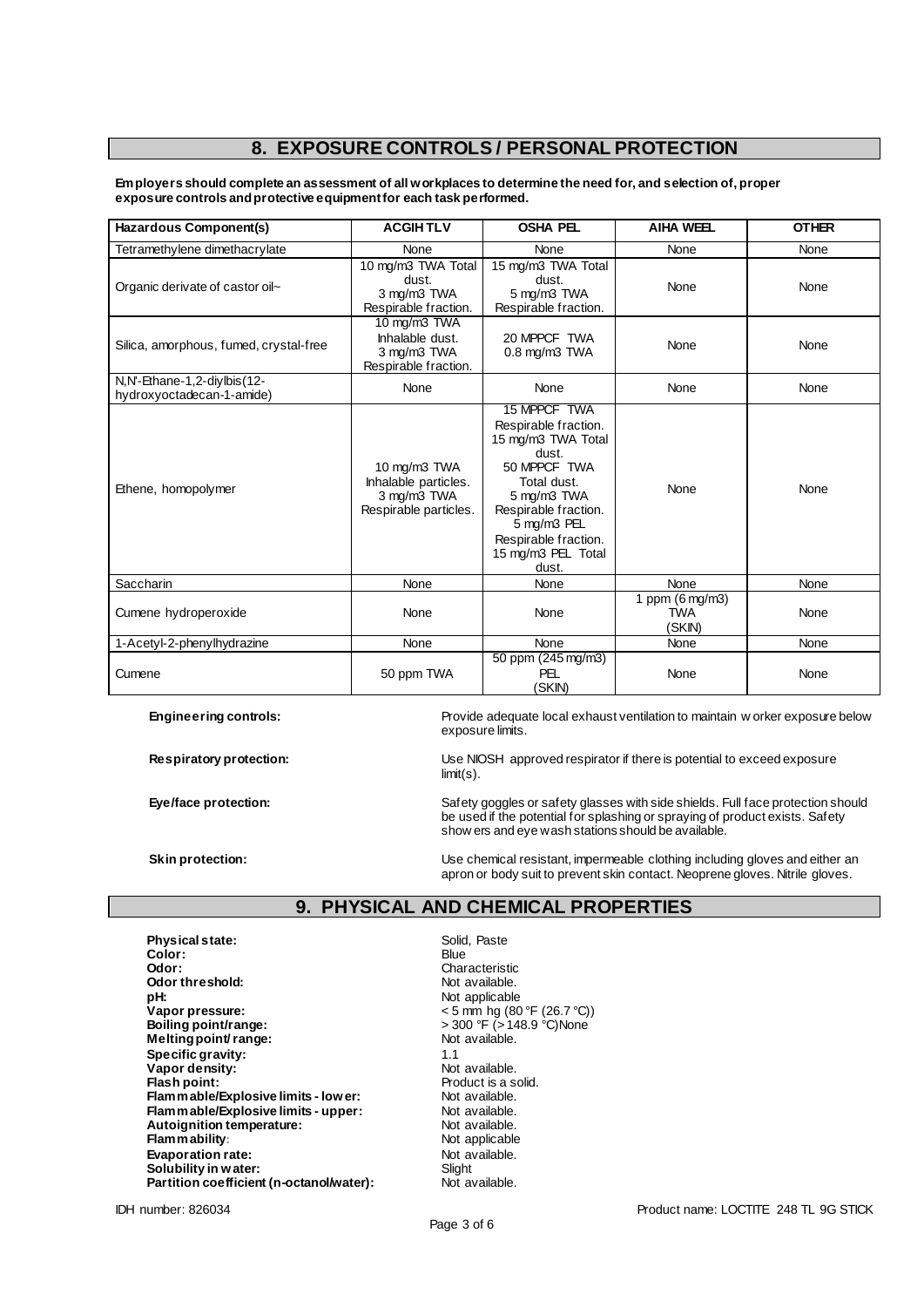**VOC content:** 0.37 %; 4.08 g/l **Viscosity:** Not available. Decomposition temperature: Not available.

|                                      | <b>10. STABILITY AND REACTIVITY</b>                                                                                             |
|--------------------------------------|---------------------------------------------------------------------------------------------------------------------------------|
| Stability:                           | Stable under normal conditions of storage and use.                                                                              |
| Hazardous reactions:                 | None under normal processing. Polymerization may occur at elevated temperature or in the<br>presence of incompatible materials. |
| Hazardous decomposition<br>products: | Oxides of nitrogen. Oxides of carbon. Irritating organic vapours.                                                               |
| Incompatible materials:              | Strong oxidizing agents.                                                                                                        |
| Reactivity:                          | Not available.                                                                                                                  |
| Conditions to avoid:                 | Elevated temperatures. Heat, flames, sparks and other sources of ignition. Store aw ay from<br>incompatible materials.          |

### **11. TOXICOLOGICAL INFORMATION**

**Relevant routes of exposure:** Skin, Inhalation, Eyes, Ingestion

#### **Potential Health Effects/Symptoms**

**Inhalation:** Inhalation of vapors or mists of the product may be irritating to the respiratory system.<br>
Skin contact: Causes skin irritation. May cause allergic skin reaction. **Skin contact:** Causes skin irritation. May cause allergic skin reaction.<br> **Eye contact:** Causes serious eye irritation. **Eye contact:** Causes serious eye irritation. **Ingestion:** May cause gastrointestinal tract irritation if sw allowed.

| <b>Hazardous Component(s)</b>                            | LD50s and LC50s                                                  | Immediate and Delayed Health Effects                                  |
|----------------------------------------------------------|------------------------------------------------------------------|-----------------------------------------------------------------------|
| Tetramethylene dimethacrylate                            | None                                                             | Irritant, Allergen                                                    |
| Organic derivate of castor oil~                          | None                                                             | No Data                                                               |
| Silica, amorphous, fumed, crystal-free                   | None                                                             | Nuisance dust                                                         |
| N,N'-Ethane-1,2-diylbis(12-<br>hydroxyoctadecan-1-amide) | None                                                             | No Data                                                               |
| Ethene, homopolymer                                      | None                                                             | No Target Organs                                                      |
| Saccharin                                                | Oral LD50 (Mouse) = $17$ g/kg                                    | No Target Organs                                                      |
| Cumene hydroperoxide                                     | None                                                             | Allergen, Central nervous system, Corrosive,<br>Irritant, Mutagen     |
| 1-Acetyl-2-phenylhydrazine                               | Oral LD50 (Mouse) = $270$ mg/kg                                  | Allergen, Blood, Kidney, Mutagen, Some<br>evidence of carcinogenicity |
| Cumene                                                   | Oral LD50 (Rat) = $2.91$ g/kg<br>Oral LD50 (Rat) = $1,400$ mg/kg | Central nervous system, Irritant, Lung                                |

|                                                          |                                                     |                        | <b>OSHA Carcinogen</b>   |
|----------------------------------------------------------|-----------------------------------------------------|------------------------|--------------------------|
| Hazardous Component(s)                                   | <b>NTP Carcinogen</b>                               | <b>IARC Carcinogen</b> | (Specifically Regulated) |
| Tetramethylene dimethacrylate                            | No                                                  | No.                    | No                       |
| Organic derivate of castor oil~                          | No                                                  | <b>No</b>              | No.                      |
| Silica, amorphous, fumed, crystal-free                   | No                                                  | No                     | No                       |
| N,N'-Ethane-1,2-diylbis(12-<br>hydroxyoctadecan-1-amide) | <b>No</b>                                           | <b>No</b>              | No                       |
| Ethene, homopolymer                                      | <b>No</b>                                           | <b>No</b>              | No.                      |
| <b>Saccharin</b>                                         | No                                                  | <b>No</b>              | No.                      |
| Cumene hydroperoxide                                     | No                                                  | <b>No</b>              | No.                      |
| 1-Acetyl-2-phenylhydrazine                               | No.                                                 | No                     | No                       |
| Cumene                                                   | Reasonably Anticipated to be<br>a Human Carcinogen. | Group 2B               | No                       |

#### **12. ECOLOGICAL INFORMATION**

**Ecological information:** Not available.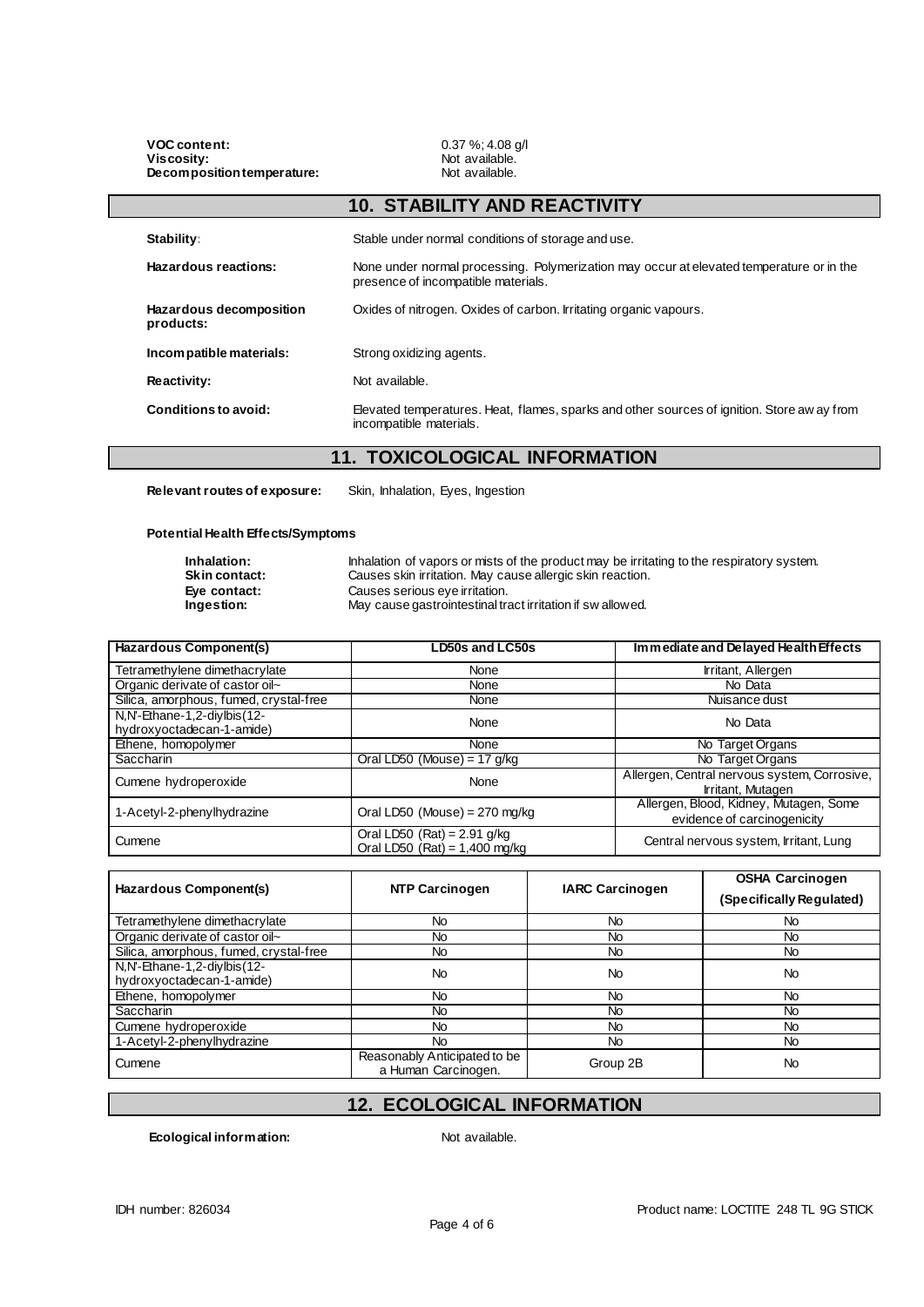# **13. DISPOSAL CONSIDERATIONS**

**Information provided is for unused product only.**

**Recommended method of disposal:** Follow all local, state, federal and provincial regulations for disposal.

#### **14. TRANSPORT INFORMATION**

**The transport information provided in this section only applies to the material/formulation itself, and is not specific to any package/configuration.**

| U.S. Department of Transportation Ground (49 CFR)                                                                                              |                                                                                    |
|------------------------------------------------------------------------------------------------------------------------------------------------|------------------------------------------------------------------------------------|
| Propershipping name:                                                                                                                           | RQ, Environmentally hazardous substance, solid, n.o.s.                             |
| Hazard class or division:                                                                                                                      | 9                                                                                  |
| Identification number:                                                                                                                         | UN 3077                                                                            |
| Packing group:                                                                                                                                 | Ш                                                                                  |
| <b>DOT Hazardous Substance(s):</b>                                                                                                             | alpha, alpha-Dimethylbenzylhydroperoxide                                           |
| International Air Transportation (ICAO/IATA)<br>Proper shipping name:<br>Hazard class or division:<br>Identification number:<br>Packing group: | RQ, Environmentally hazardous substance, solid, n.o.s.<br>9<br><b>UN 3077</b><br>Ш |
| Water Transportation (IMO/IMDG)<br>Propershipping name:<br>Hazard class or division:<br>Identification number:<br>Packing group:               | RQ. ENVIRONMENTALLY HAZARDOUS SUBSTANCE. SOLID. N.O.S.<br>9<br>UN 3077<br>Ш        |

# **15. REGULATORY INFORMATION**

**United States Regulatory Information**

| TSCA 8 (b) Inventory Status:                                                                                  | All components are listed as active or are exempt from listing on the Toxic Substances<br>Control Act (TSCA) inventory.                                                                                                                                                                        |
|---------------------------------------------------------------------------------------------------------------|------------------------------------------------------------------------------------------------------------------------------------------------------------------------------------------------------------------------------------------------------------------------------------------------|
| TSCA 12 (b) Export Notification:                                                                              | None above reporting de minimis                                                                                                                                                                                                                                                                |
| <b>CERCLA/SARA Section 302 EHS:</b><br><b>CERCLA/SARA Section 311/312:</b><br><b>CERCLA/SARA Section 313:</b> | None above reporting de minimis.<br>Immediate Health, Delayed Health<br>This product contains the follow ing toxic chemicals subject to the reporting requirements of<br>section 313 of the Emergency Planning and Community Right-To-Know Act of 1986 (40<br>CFR 372). Cumene (CAS# 98-82-8). |
| <b>CERCLA Reportable quantity:</b>                                                                            | Cumene hydroperoxide (CAS#80-15-9) 10 lbs. (4.54 kg)                                                                                                                                                                                                                                           |
| California Proposition 65:                                                                                    | This product contains a chemical know n in the State of California to cause cancer. This<br>product contains a chemical know n to the State of California to cause birth defects or other<br>reproductive harm.                                                                                |
| Canada Regulatory Information                                                                                 |                                                                                                                                                                                                                                                                                                |
| <b>CEPA DSL/NDSL Status:</b>                                                                                  | Contains one or more components listed on the Non-Domestic Substances List. All other<br>components are listed on or are exempt from listing on the Domestic Substances List.<br>Components listed on the NDSL must be tracked by all Canadian Importers of Record as                          |

#### **16. OTHER INFORMATION**

Please contact Regulatory Affairs for additional details.

required by Environment Canada. They may be imported into Canada in limited quantities.

**This safety data sheet contains changes from the previous version in sections:** 3, 13, 15

| Prepared by:<br>Product Safety and Regulatory Affairs |  |
|-------------------------------------------------------|--|
|-------------------------------------------------------|--|

**Issue date:** 12/07/2020